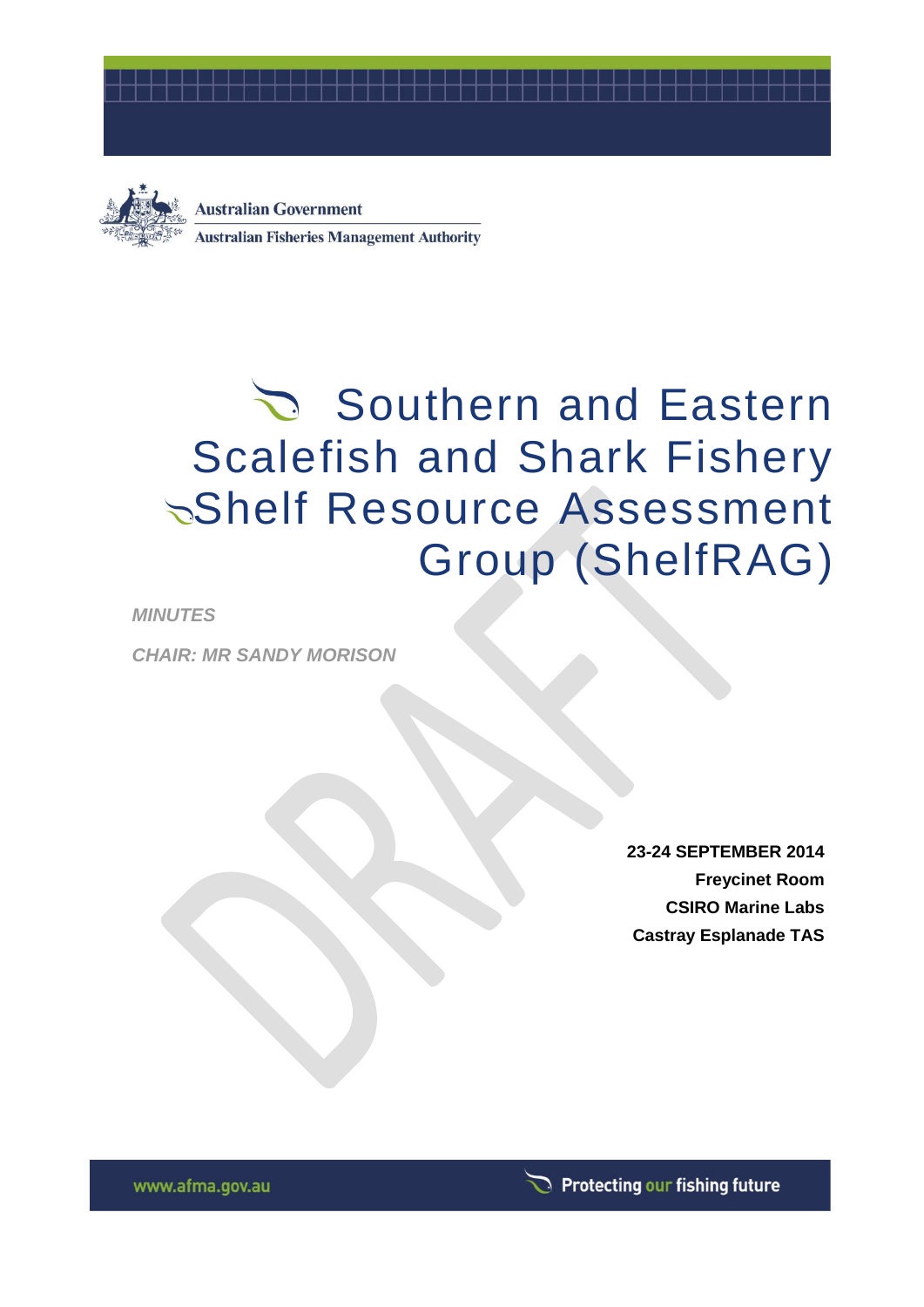#### **PARTICIPANTS**

**Chair** Mr Sandy Morison

#### **ShelfRAG Members**

Mr Robert Curtotti (ABARES economic member) Mr Tom Bibby (industry) Mr Simon Boag (SETFIA CEO) Dr Marcus Finn (AFMA fisheries manager) Mr Malcolm Poole (Recreational member) Dr Geoff Tuck (CSIRO)

#### **ShelfRAG Observers and Invited Guests**

Dr Matt Flood (ABARES scientific member) Dr Sally Wayte (CSIRO) – Tuesday only Dr Malcolm Haddon (CSIRO) Dr Jemery Day (CSIRO) – Tuesday only Mr John Jarvis (Industry) Dr Robin Thomson – Wednesday only

#### **ShelfRAG Executive Officer**

Ms Michelle Wilson (A/g Executive Officer)

#### **Apologies**

Dr Ian Knuckey Mr Tony Lavelle Mr Ross Bromley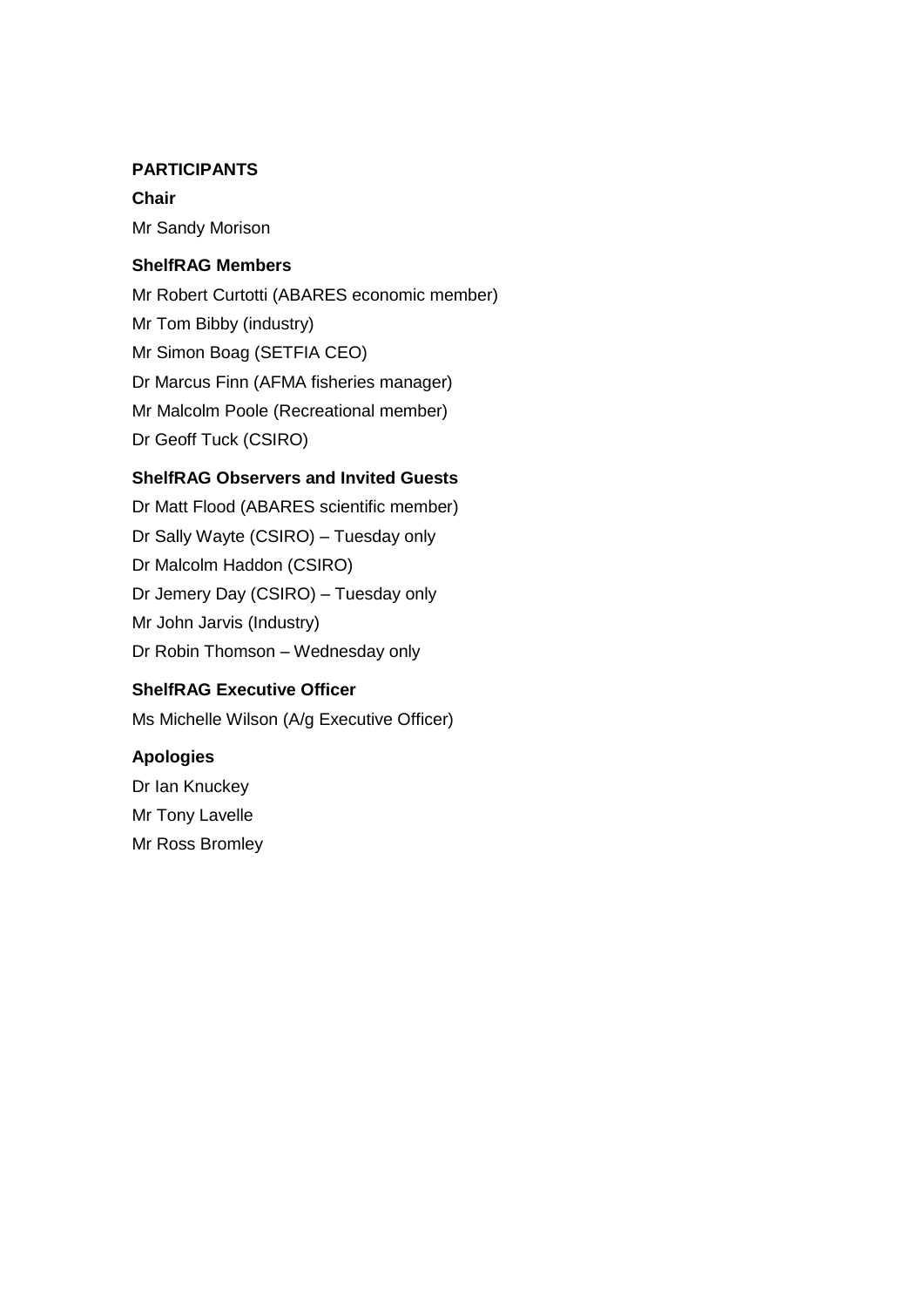# **1. Preliminaries**

- *1.1 Welcome, Introductions and Apologies*
	- 1.The Chair opened the meeting at 1.30pm and welcomed all attendees. The Chair informed the group that the meeting is being recorded for the purposes of minute taking.
	- 2.The RAG noted apologies from Mr Ross Bromley (EO) and Dr Ian Knuckey.
- *1.2 Declarations of Interest*
	- 3.All in attendance introduced themselves and declared any interest pecuniary or otherwise.

| <b>Members</b>            | <b>Declarations of Interest</b>                                                                                                                                                                                                                                                                                                                 |  |  |
|---------------------------|-------------------------------------------------------------------------------------------------------------------------------------------------------------------------------------------------------------------------------------------------------------------------------------------------------------------------------------------------|--|--|
| Mr Sandy Morison          | SlopeRAG and ShelfRAG Chair, member of SEMAC and<br>SESSFRAG. Consultant with an interest in funding for research<br>purposes. Conducts fisheries related work consultancies for<br>industry, companies and other Government departments.                                                                                                       |  |  |
| Dr Marcus Finn            | AFMA. Manager of Commonwealth and GAB Trawl Fisheries<br>section. No conflicts of interest pecuniary or otherwise.                                                                                                                                                                                                                              |  |  |
| Ms Michelle Wilson        | A/g Executive Officer AFMA. Demersal and Midwater Trawl<br>Fisheries section. No pecuniary interest or otherwise.                                                                                                                                                                                                                               |  |  |
| Dr Geoff Tuck             | CSIRO. Involved in Stock Assessments. Interest in obtaining<br>funding for future research. Principle investigator on the SESSF<br>stock assessment project and marine closures project.                                                                                                                                                        |  |  |
| Dr Matt Flood             | ABARES. Interest in obtaining funding for future research. No<br>pecuniary interest.                                                                                                                                                                                                                                                            |  |  |
| <b>Mr Robert Curtotti</b> | ABARES. Interest in obtaining funding for future research. Also<br>member of SquidRAG. No pecuniary interest.                                                                                                                                                                                                                                   |  |  |
| Mr Tom Bibby              | Commonwealth Trawl Sector boat and quota SFR holder.<br>Chairman of SETFIA.                                                                                                                                                                                                                                                                     |  |  |
| Mr Simon Boag             | SETFIA CEO, CFA vice-Chair, runs a consultancy firm. Sits on<br>boards of Commonwealth Trawl Sector boat and quota SFR<br>holding companies as a non-beneficiary director.<br>Commonwealth Marine Reserve review panel member for the<br>Temperate East. Member Victorian fisheries advisory council.<br>Other unrelated committees and groups. |  |  |
| Mr Malcolm Poole          | Recreational fisher. Treasurer and Board member<br>Recfish<br>member<br>Australian<br>Fishing<br>Australia,<br>0f<br>Recreational<br>Foundation, Chairman Recreational Fishing Alliance of NSW,<br>committee member on NSW Maritime Advisory Council. No<br>pecuniary interest.                                                                 |  |  |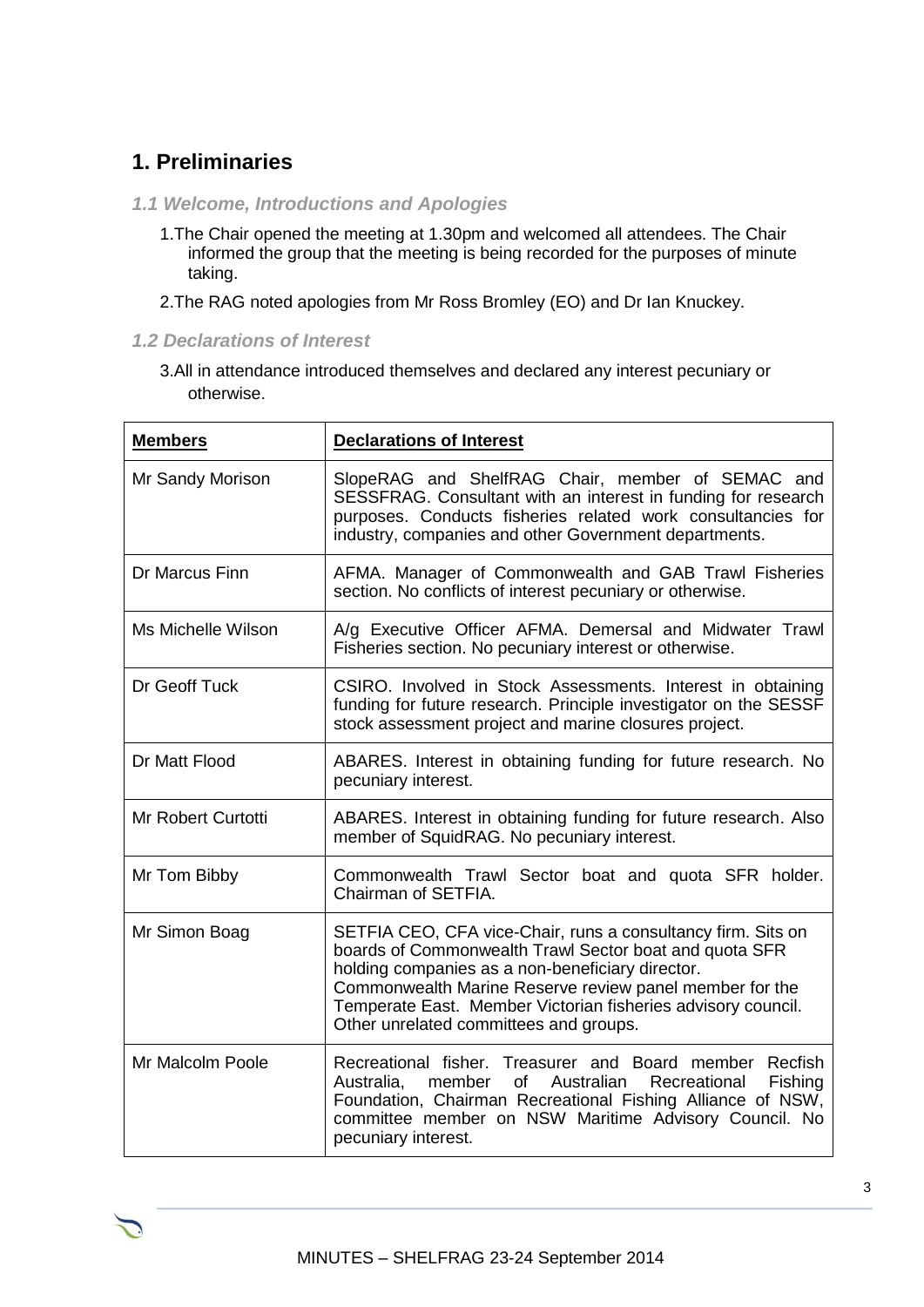| <b>Invited participants</b> |                                                                                                                                                                                                                                     |
|-----------------------------|-------------------------------------------------------------------------------------------------------------------------------------------------------------------------------------------------------------------------------------|
| Dr Jemery Day               | CSIRO stock assessment scientist. Involved in Stock<br>Assessments. Interest in obtaining funding for future research.                                                                                                              |
| Dr Sally Wayte              | CSIRO stock assessment scientist. No pecuniary interest.                                                                                                                                                                            |
| Dr Robin Thomson            | stock assessment scientist. Involved<br><b>CSIRO</b><br>in Stock<br>Assessments. Interest in obtaining funding for future research.                                                                                                 |
| Mr John Jarvis              | Commonwealth Trawl Sector boat and quota SFR holder.<br>Director of SETFIA.                                                                                                                                                         |
| Dr Malcolm Haddon           | stock assessment scientist. Involved<br>CSIRO.<br><b>Stock</b><br>in.<br>Assessments. Interest in obtaining funding for future research.<br>Member of SESSFRAG, Northern Prawn RAG and sub-Antarctic<br>RAG. No pecuniary interest. |

#### *1.3 Adoption of Agenda*

4.The Chair noted that since the RAG last met, a revised version of the Fisheries Administration Paper (FAP) 12 has been released which outlines the roles and responsibilities of RAGs and RAG members. The Chair proposed adding an item to the agenda to receive an update and discuss the revised version. The RAG agreed and adopted the remainder of the agenda.

#### *1.4 Action items from November 2013 Meeting*

- 5.The status of action items from the November 2013 ShelfRAG meeting was discussed. Remaining uncompleted action items carried over from the previous meeting are listed in Table 1.
- 6.In discussing Action Item 14 from the November 2013 ShelfRAG meeting, the Chair noted that he could not find the updated species summaries on the AFMA website.

#### **ACTION ITEM #1** – AFMA

The AFMA Manager to check that species summaries are on the AFMA website and to upload if not already done.

## **2. Redfish Tier 1 preliminary assessment**

- *2.1Critically evaluate available data, assumptions and inferences*
	- 7.The Chair noted that the RAG previously decided to undertake a Redfish Tier 1 assessment as a means to attempt to reconcile contradictory outcomes of previous Tier 3 and Tier 4 assessments.
	- 8.Dr Geoff Tuck presented a preliminary Tier 1 assessment of Redfish. Dr Tuck reminded the RAG that it is working towards a base case and therefore CSIRO are seeking agreement on the assumptions to use in the models and that the data used is appropriate. The following key points were covered: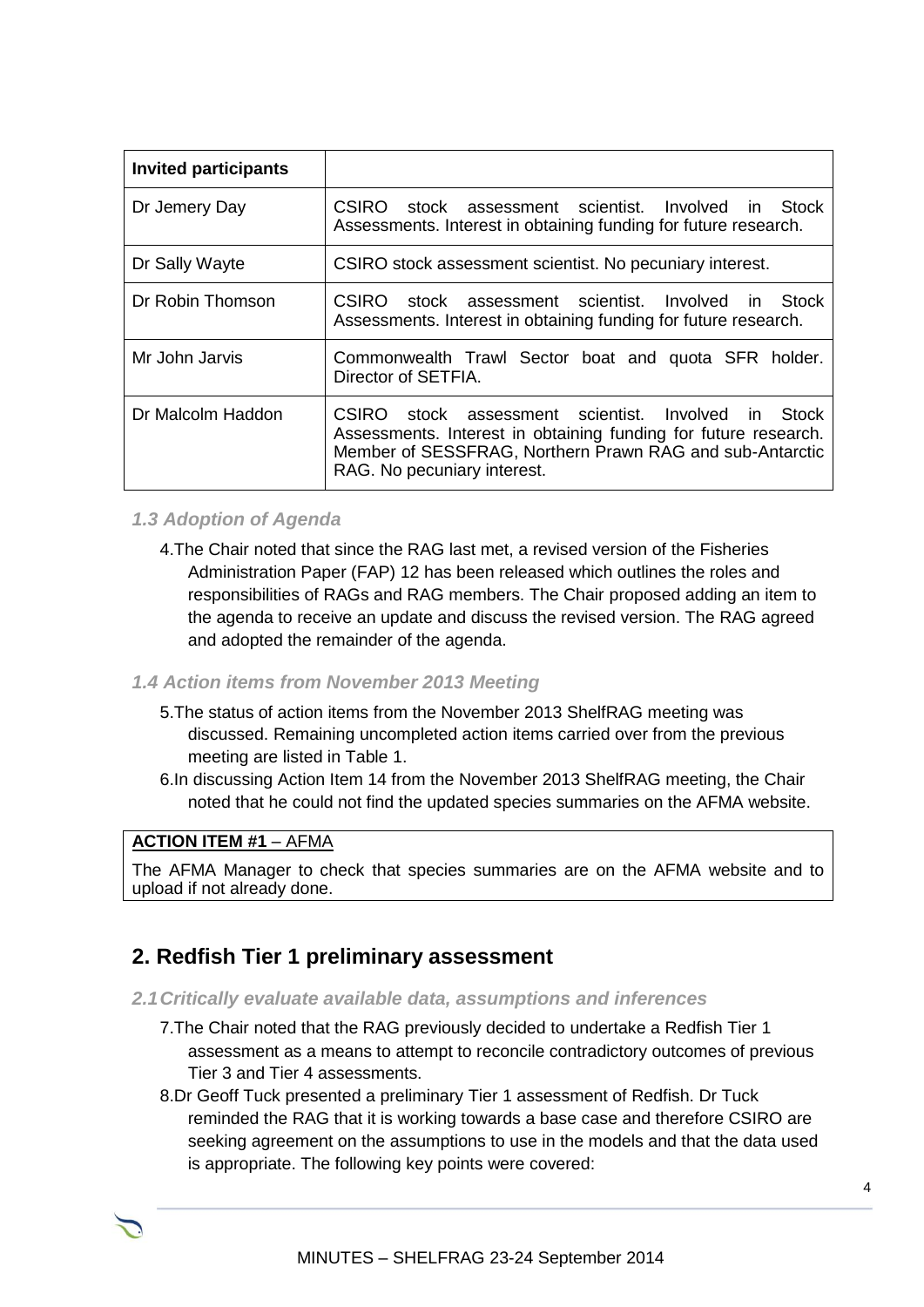#### **History of previous Redfish assessments:**

- 9.The first integrated quantitative assessment (Tier 1) was performed in the late 1990's and more recently in 2002 and 2005.
- 10.This assessment adopts a similar model structure used in the previous assessments such as using a single trawl fleet and splitting the stock into north and south regions.
- 11.The biomass trajectory from the 2002 assessment showed a significant decline in stock biomass from 1975 to 2001 for both northern and southern regions.
- 12.The 2005 assessment noted the effect of changes in mesh selectivity on the future stock status of Redfish, using the assessment platform Coleraine.
- 13.Issues found in previous assessments:
	- uncertainty surrounding historical catch and discard data, discard rate and length compositions
	- fits to length data show a pattern of overestimating the young fish in the early days and overestimating the number of larger fish in the later days
	- both assessments showed that the stock was in decline
	- quantifying the effects of gear selectivity.

#### **Current assessment - Catches**

- 14.This assessment incorporated catch and discard rate information provided by the previous assessment with updates of recent catch rate, catch and discard estimates to 2004. The results also showed a declining trend with stock status of less than 20 per cent of initial biomass.
- 15.The time series of catches for the north from NSW, Commonwealth and data estimated by the then Redfish RAG was presented to the RAG.
- 16.Looking at catch data, initially there were concerns around how to plot State and Commonwealth data together. It was noted that state landings data prior to 1997 was recorded in the logbook and after 1997 was added into Commonwealth data.
- 17.The Commonwealth data series was used in the preliminary assessment.
- 18.It was noted that there is still more work that needs to be done on catch data and how State and Commonwealth can be worked together.
- 19.Industry informed the RAG that:
	- trip limits were applied in NSW state waters from 1998
	- there had previously been a loop hole which saw fishers not reporting particular landings or for dual endorsed vessels saw landings in different jurisdictions to balance trip limits and quotas
	- in 1998, historical Redfish grounds saw an increase in the number of Leatherjackets and by 2005 fishermen reduced effort on these grounds due to the degree of Leatherjacket catches
	- after 2005, there were approximately two boats targeting Redfish one in Bermagui and one in Ulladulla.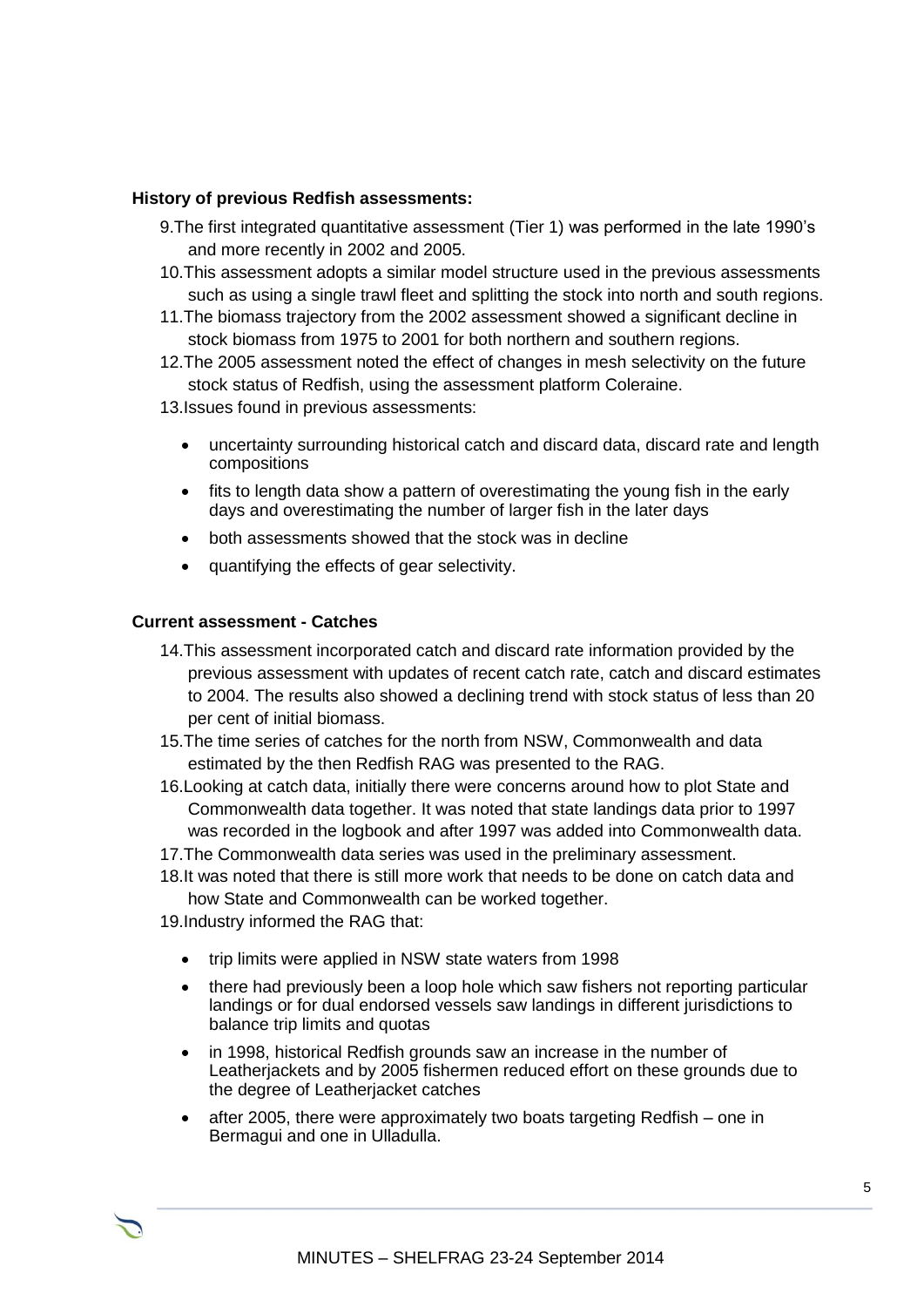- 20.Northern and southern region and combined Redfish catches from the Commonwealth data series were presented to the RAG
- 21.Mr Boag questioned the relationship between the two data sets given that they are different stocks.
- 22.There was discussion around whether there are two stocks of Redfish. The Chair gave a presentation on research undertaken by Morison (himself) and Rowling in 2001 on Redfish and variation between locations based on data from 1991 to 1998. Results showed that mean length-at-age (and other measures) differed between the regions and were much more variable in the south than the north. This suggested that there were potentially two stocks **or** a periodic influx of fish in the southern region that had different growth histories to those present in other years.

23.The recreational fishing representative informed the RAG that:

- the charter boat sector is concerned about Redfish stocks and there are charter boat data of Redfish catches that could be included in the Redfish assessment
- NSW fisheries have records from the State commercial sector showing stable Redfish catches between 1958 and 1969 but showed signs of catches increasing in the early 1970's.
- NSW will be doing a stock assessment next month and there are concerns about conflicting management decisions for the stock between State and Commonwealth governments
- he has concerns about the RAG's knowledge of the stock including spawning behaviour
- five years ago, Redfish were the fifth largest species caught in the charter boat sector
- Redfish data suggests the stock is heading towards becoming a conservation dependent species.
- 24.The RAG agreed that the assessment should be based on a one stock model rather than being based on a north/south stock split. This is based on the reasoning that the basis for the original split is not considered sufficient to justify dealing with two stocks.
- 25.There were concerns around how Redfish can be managed appropriately in the future given the uncertainty around the stock structure. It was noted that more research needs to be undertaken either biological or genetic to distinguish variations within the stock.
- 26.Mr Poole provided Dr Haddon with the historical landings of Redfish from the NSW commercial catch records which were observed by the RAG. The following key points were made:
	- The data set was from 1946/7 to 2012/13 financial year.
	- Approximately 2500 tonnes were caught in 1948/9 and again in 1978/9 which instigated discussion around potential cyclical behaviour in catch rates.
	- CSIRO noted that they have the data for commercial catches from 1975. Catch data prior to 1975 is not used due to a lack of confidence in the catch data and particularly there is uncertainty around discarding.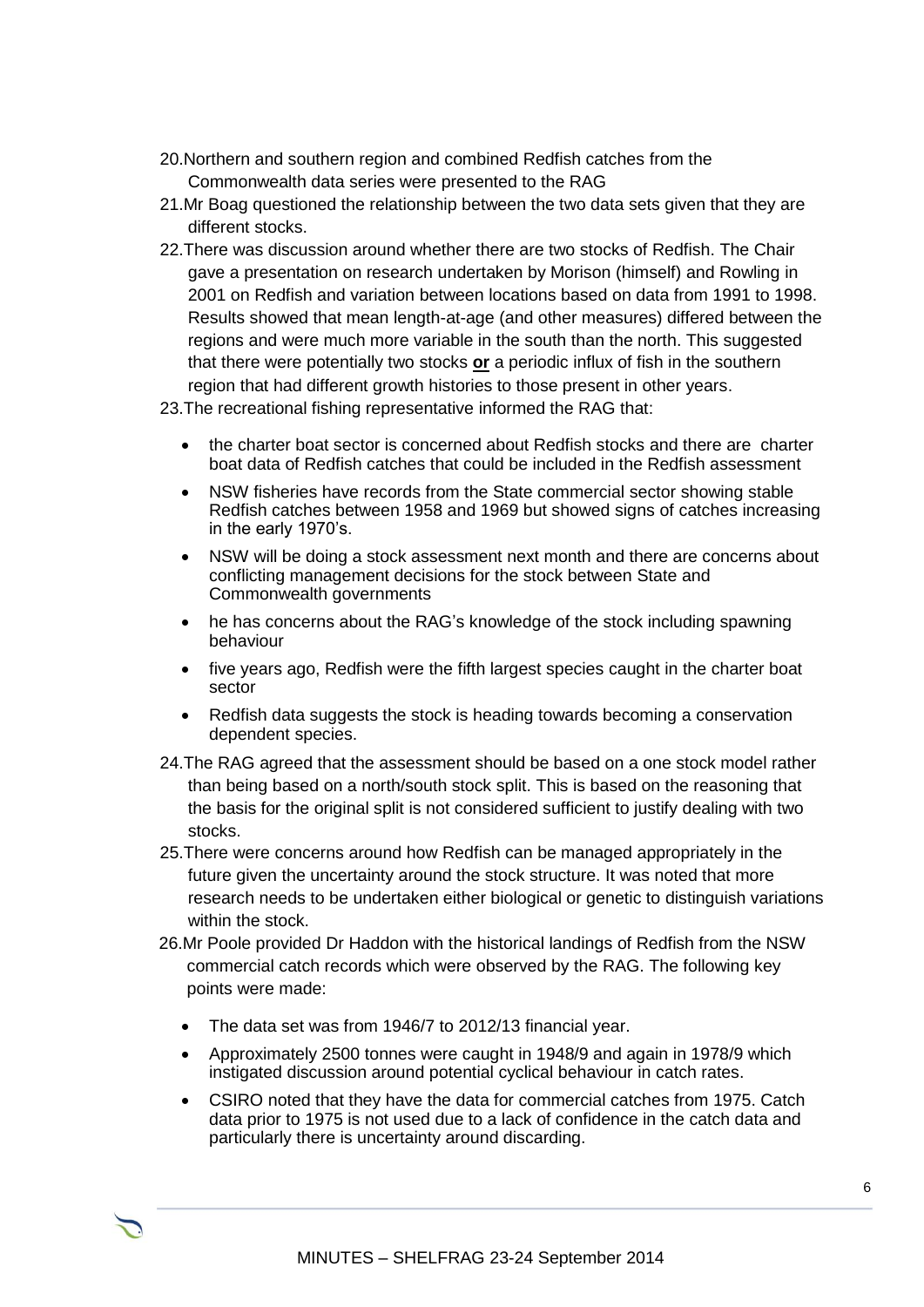#### **Current assessment - Discards**

- 27.Discard rates prior to 1998 in the north and 1992 in the south were estimated by the Redfish RAG and after these dates, rates were estimated from on-board data. These data indicate that discard rates are quite variable over time.
- 28.A time blocking assumption was explained using information from Rowling (1999) and based on discussions between Mr Rowling and CSIRO:

**1975 – 1985** – Market Driven discarding

- discards largely across all size ranges, but with more small fish discarded
- **1986 – 2000** Surimi Market period
	- 1986 1992 discarding rates lower, mainly small fish
	- 1993 1995 quantity of fish sent to surimi market declined. The Geelong surimi market closed which consequently led to an increased rate in discarding
	- 1996 2000 discarding declines "as Redfish became less available". Close of Hacker surimi processor in 2000

**2001 – 2013** – Size based discarding period and assumes mostly small fish discarded

- 29.Based on the available information, the discards are estimated in these time periods.
- 30.Other options to the time blocking assumption could include using the upper and lower limits for discard estimates used in the model in the Rowling's (1999) work.
- 31.Dr Tuck presented two scenarios that could be used for the 1975 85 period where it is believed that the length composition of discards is the same as the retained catch:
	- Scenario 1 Discard rates are estimated and it is assumed that the retention rate does not reach one.
	- Scenario  $2 -$  Use the same process as that used in the Thomson (2002) assessment i.e. use a discard rate of 40 per cent, note what the retained catch was, calculate the discarded mass based on the discarding rate and add that mass for that year into the retained catch. This provides us with a total kill for that year. This is then applied to each year for the 1975 – 85 time period.
- 32.The RAG agreed to use Scenario 1 in the base case assessment.
- 33.The Chair highlighted to the RAG that this is a complex assessment and although the RAG is hoping to get an agreed assessment by the next meeting, it may not be possible to achieve a full assessment this year.

#### **Current assessment – Selectivity function**

- 34.It was noted that time block selectivity has occurred before whereby the selectivity function has been allowed to change shape such as in times of gear change.
- 35.Given that there is no particular year where change occurred, the model was allowed to decide how to change over time. This allows for a gradual change over time and is based on a combination of a selectivity and availability function.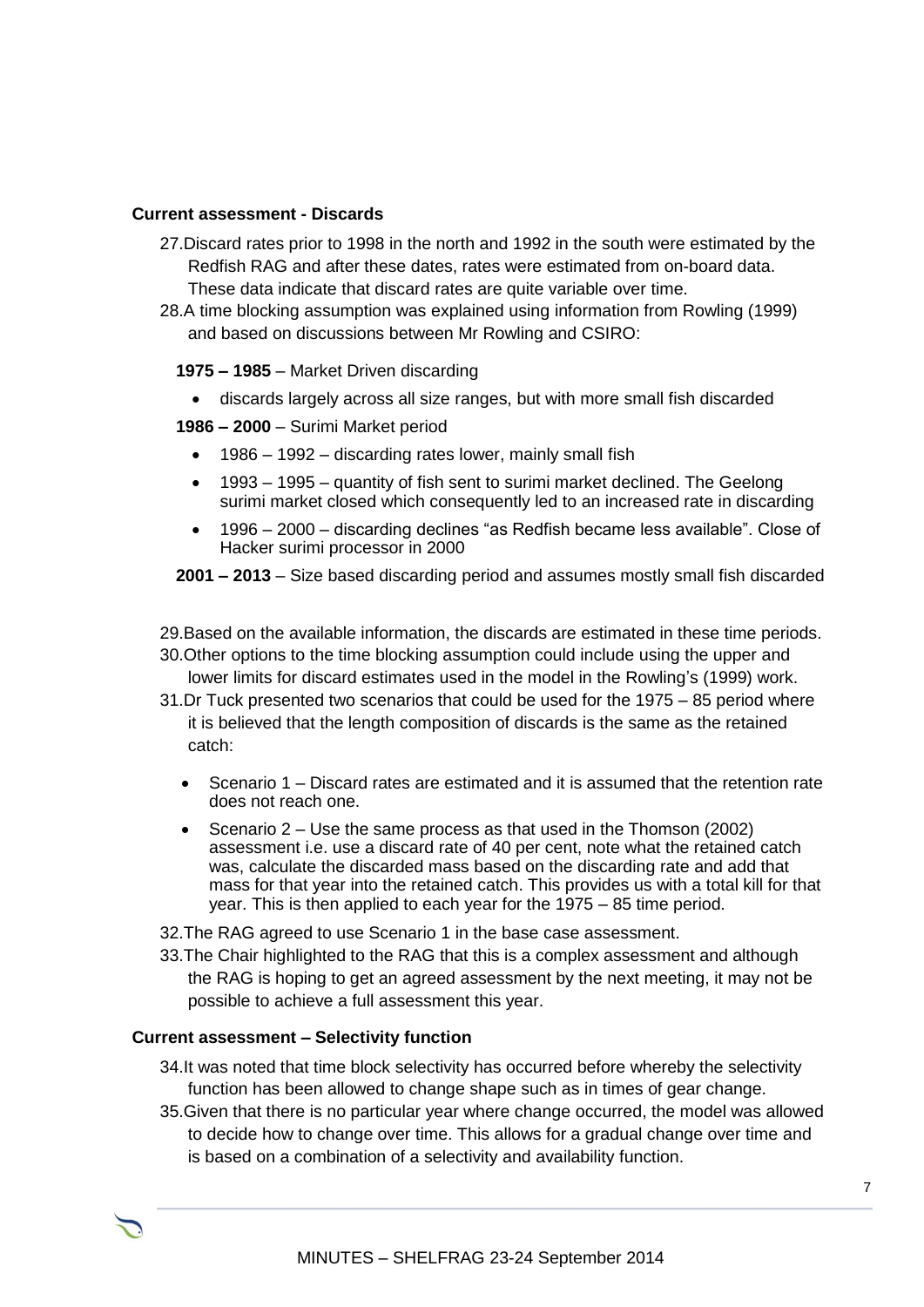- 36.Industry noted that there was a legislated increase in minimum codend mesh size in early 2000's.
- 37.The AFMA member noted his concern that the model-selected selectivity function appeared to be selecting for smaller fish more recently, and that this seemed to be at odds with increased in mesh-size and other gear modifications for the trawl fleet in more recent years.
- 38.It was noted that for the selectivity function, the data prior to 1975 will not be used based on the uncertainty around discarding.
- 39.For the base case the RAG agreed to keep the selectivity simple and to use time blocks for retention but not selectivity.

#### **Current assessment – Fishery Independent Survey (FIS) and Kapala data**

- 40.It was noted that the FIS data was not included in the preliminary model. Redfish CVs from the FIS are reasonably high and for this reason the RAG agreed not to include the FIS data in the assessment.
- 41.It was noted that Kapala data was not used in the 2002 or 2005 assessments or this preliminary assessment. However, Dr Tuck noted that abundance indices from the Kapala data for 1977 and 1997 show a decline of 24:1.
- 42.The RAG agreed to do a sensitivity with Kapala data but not for it to be included in the base case

#### **Current assessment – Biological parameters**

43.It was noted that the preliminary assessment assumes:

- M fixed at 0.10
- $\bullet$  steepness is 0.75
- recruitment is estimated between 1970 and 2012 (south) or 2011 (north)
- all growth parameters estimated except for the k growth parameter which is taken from the 2002 and 2005 assessment.
- Maturity 50% female maturity at 19cm (north) and 18cm (south)
- 44.It was noted that what has been presented has been based on the north/south split however the RAG agreed that the base case will have use a single stock model.
- 45.The RAG agreed to fix M at 0.1 but run a sensitivity around growth.

#### **Current assessment – Data weighting**

- 46.It was noted that the data weighting method used is based on what was done in previous assessments whereby catch rates inform the abundance trends rather than length and age data.
- 47.Data weighting will not be based on the Francis method but this will be considered in future iterations. This decision to continue with the previous method of data weighting was taken based on technical issues with implementing the Francis method of data weighting at this time. There was some RAG discussion about the SESSFRAG's stated preference for stock assessments to use the Francis weighting method where possible.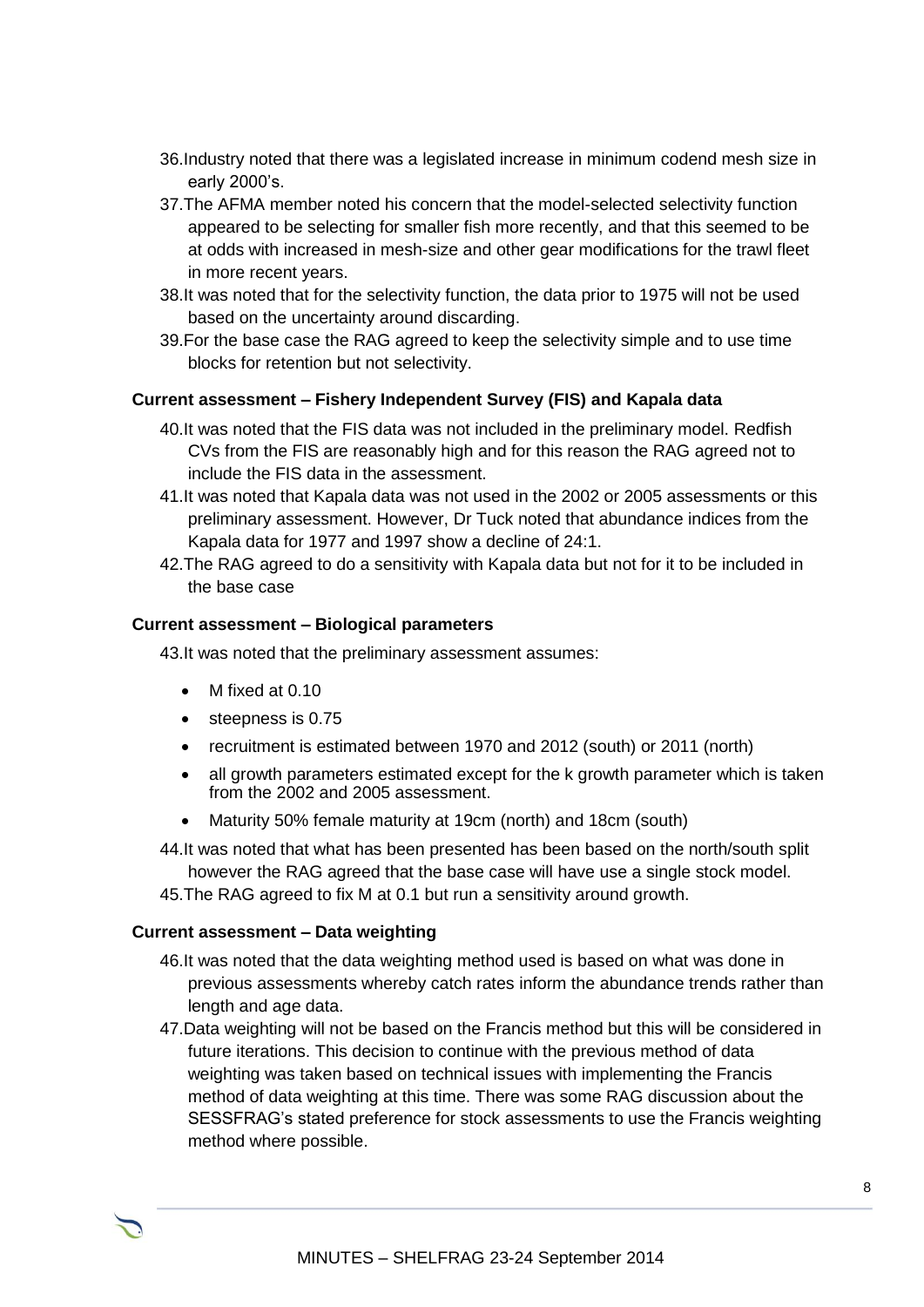- 48.C.V.'s for the catch-rate data will be adjusted to ensure the residual variance is consistent with the input C.V.'s.
- 49.The RAG agreed to use traditional data weighting rather than the Francis model for the base case assessment until the technical details of its application to the Redfish model were overcome.
- 50. Dr Tuck undertook to consider the best way to include the CPUE series in the model and he would advise the RAG at the next meeting.
- *2.2Develop specification for a Tier 1 assessment for Redfish*

51.This was addressed in conjunction with Agenda Item 2.1.

#### **3. Redfish cont.**

52.This was addressed in conjunction with Agenda Item 2.1.

*Meeting closed at 5.45pm*

#### **Day 2 – Meeting commenced at 9am**

The Chair invited participants to discuss any further thoughts regarding the previous day's discussion on Redfish. The following key points were raised:

- 53.Mr Boag noted concerns around assessing Redfish as one accessible stock when there is potential for it to be a single shelf stock with a periodic influx of an oceanic or other inaccessible stock. He explained that this was evidenced by the work that the Chair had completed (cited above) suggesting that there may be a periodic influx of fish in the southern region. Also, that the assessment may not produce a result that is representative of the entire stock or stocks for this reason. Dr Tuck explained that the assessment models the resident stock but will still take account for a transient stock if there is one. There was agreement that there was uncertainty about potential transient stocks, how frequently they may occur and that they are hard to measure.
- 54.The Chair noted that if the assessment is not picking up on an occasional increase in availability of Redfish, then at least the output should be a conservative estimate.
- 55.The recreational fishing representative noted concerns regarding the level of understanding of basic biology of Redfish by the RAG. Dr Tuck noted that there is considerable data informing the assessments and that there are no major gaps in our knowledge that will cause problems for the assessment.
- 56.The Chair suggested it may be worth looking at more recent age data and seeing if there is any evidence of a transient stock occurring again in other years by looking at the variation in mean length of age across years.

#### **ACTION ITEM #2** – CSIRO

CSIRO to look at more recent age data and identify if there is evidence of a transient stock occurring in other years by looking at the variation in mean length of age across years.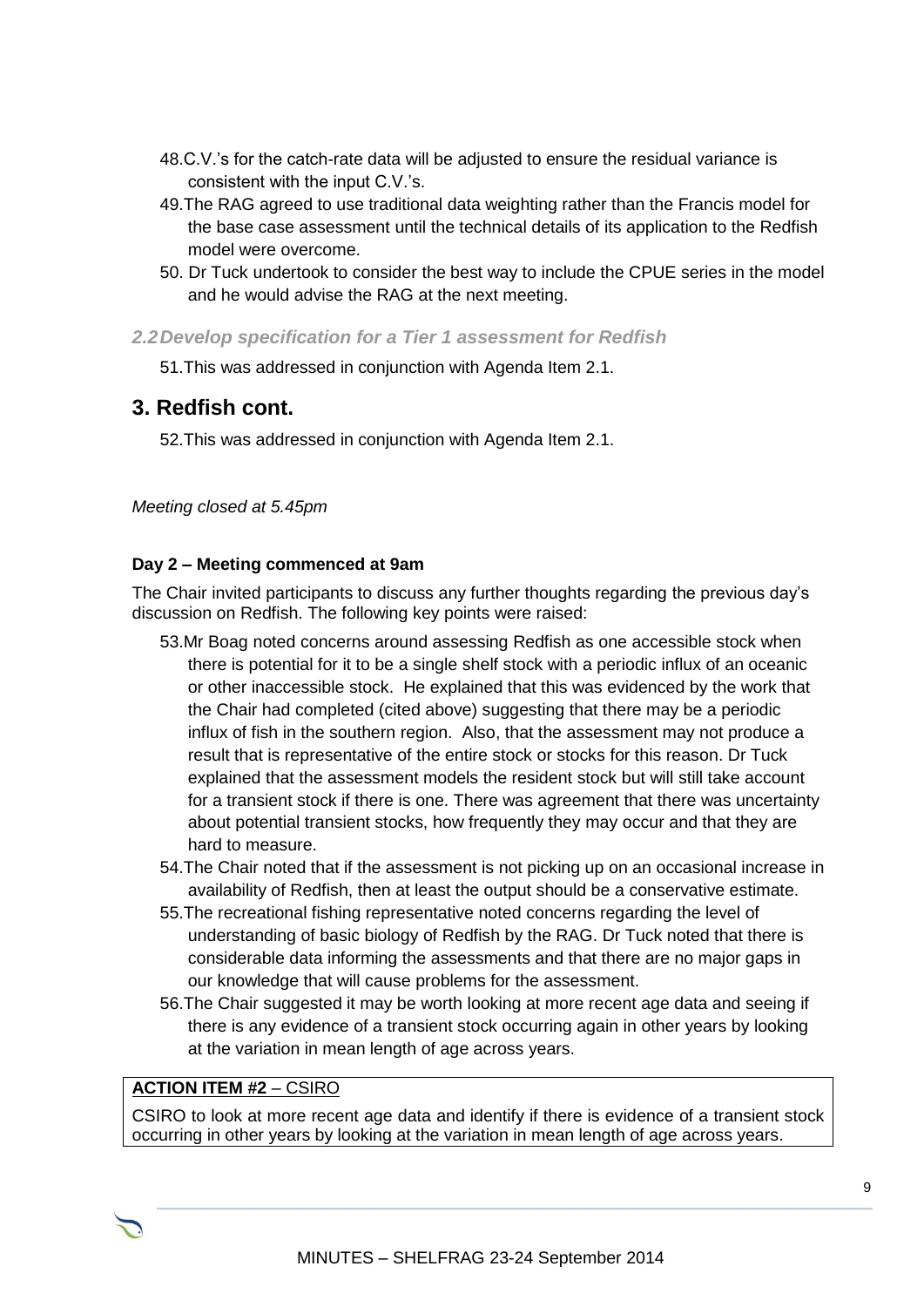57.Participants and members noted that it may be worthwhile looking at the distribution of effort for Redfish as well as providing a background document to the assessment with the data considering the RAG ran out of time to analyse to a desired level.

# **4. General updates**

#### *4.1Manager's report on management issues*

The AFMA Manager presented the following management issues:

#### **Catch vs TAC**

- 58.A table was presented comparing catch to date against TAC and the equivalent for the same time last year and end of last year, flagging any species that are of concern including species that are under caught.
- 59.Industry noted that a lot of effort has been made to avoid Blue Warehou and Eastern Gemfish and reduce catches.
- 60.Industry suggested that when presenting this type of comparison it would be useful to include the amount of fishing effort to better align with a shift in fishing effort.

#### **Under caught TACs**

- 61.It was noted that the issue of under caught TACs was originally brought up at the most recent SEMAC and consequently to SESSFRAG. SESSFRAG suggested that the issue may best be dealt at the individual RAG level on a species by species basis.
- 62.AFMA noted that the issue of under caught TACs had been noted more broadly, and that their intention is to initially address this issue at a higher level with the Commonwealth Fisheries Association before engaging in more detail with individual fisheries.
- 63.AFMA noted that their aim is to identify any management measures that may be acting as impediments to catching the TAC of any particular species.
- 64.Industry noted the following potential reasons for under caught TACs for some species:
	- quota availability
	- cost of leasing quota
	- market availability and functioning
	- maintenance of an aging fleet
	- Skipper skill loss
	- bad weather
	- lost markets
	- low prices due in part to amount of imports into the market
	- costs of fishing vs. expected market returns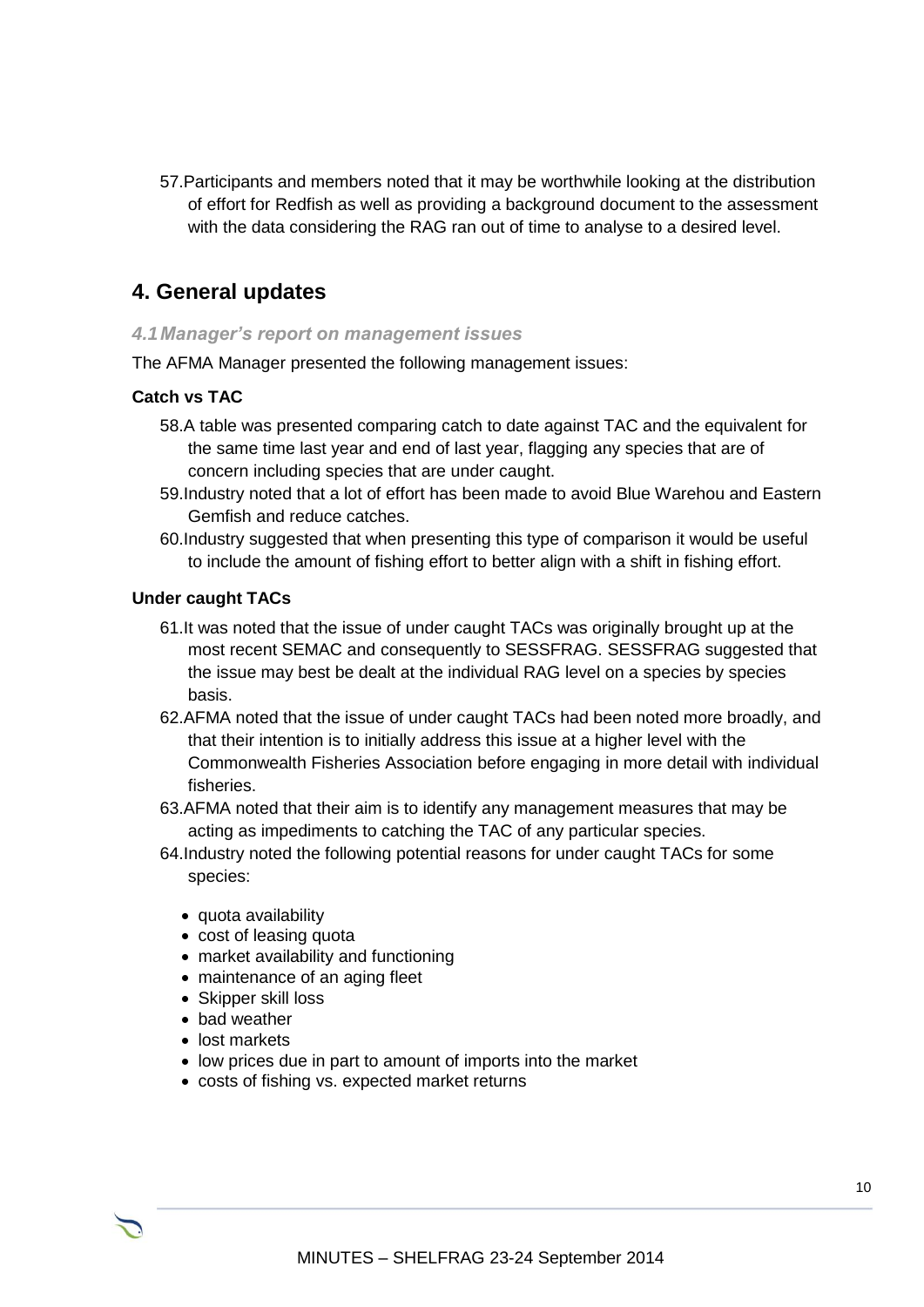65.It was suggested that it is not abnormal for the industry to have boom and bust periods and the subsequent change in behaviour of fishers to adapt to these variables may skew the data which is used in assessments.

#### **Rebuild species – Blue Warehou**

66.It was noted that AFMA has reviewed the rebuilding strategy for Blue Warehou.

- 67.A draft has been through the Department of Agriculture and the Department of the Environment and it will be distributed to the RAG for comment as well as for public consultation in the coming weeks.
- 68.Blue Warehou has recently been considered by the Threatened Species Scientific Committee (TSSC) for listing.
- 69.The RAG was advised that TSSC considerations have been finalised and will be provided to the Minister for the Environment. The Minister has three months to make a decision.
- 70.The TSSC has been provided a copy of the draft rebuilding strategy and this has formed part of the advice to Minister with regards to AFMAs future management strategies. (further discussion of this was held under agenda item 5)

#### **Consideration of a single jurisdiction**

- 71.It was noted that the Commonwealth and NSW are discussing a single jurisdiction management model under Commonwealth management in NSW trawl, south of Barrenjoey.
- 72.It is believed that there is in principle agreement from the Commonwealth and the NSW Department of Primary Industries to pursue this model, and that both industries appear supportive of the move. However, it is noted that this process may take approximately two years.

#### **SETFIA/World Wildlife Fund/Coles Fishery Improvement Program**

- 73.It was noted that this is a potential SETFIA project and that AFMA is not a direct signatory but is supporting with data and information.
- 74.The RAG was advised that information and questions from this project may come through the RAG for consideration.
- 75.It was noted that questions have been put to AFMA that may need RAG input at a later meeting. These include questions about the potential for an Ocean Jacket assessment, what data is required and what would be the cost of an assessment?
- 76.The Chair noted that recommendations surrounding multiple MYTACs were well received by the AFMA Commission and that the Commission had agreed with the AFMA MYTAC recommendations.
- *4.2 Commission's comments on 2013 SESSF TACs*

#### 77.This was covered under Agenda Item 4.1.

#### *4.3 ABARES Fishery Status Report 2013*

78.Dr Matt Flood informed the RAG that the 2013-14 Fishery Status Report is due for release on 22 October 2014. It was noted that overall there has been an

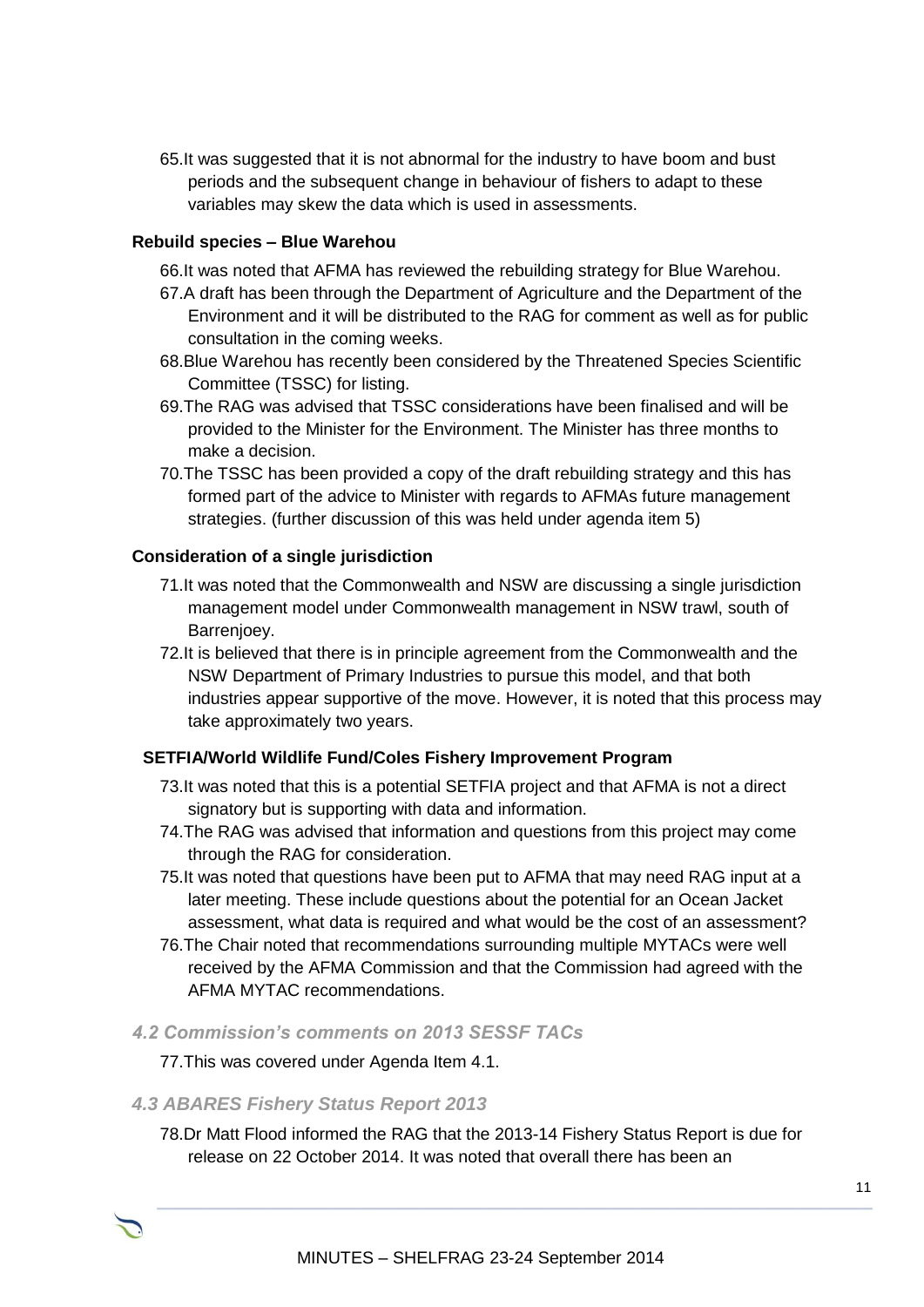improvement in biological and economic status for a number of stocks. However, further information is confidential until the release date.

#### *4.4 SESSFRAG update*

The Chair gave an update of the two SESSFRAG meetings that have been held since the last ShelfRAG meeting and made the following key points:

- 79.Following the Pink Ling assessment and external reviews SlopeRAG noted the benefit of independent reviews of Tier 1 assessments. However, the cost constraints associated with this were noted. It is intended that AFMA will develop a paper on the mechanisms surrounding independent review.
- 80.The SESSF Harvest Strategy Framework has been revised and changes have been flagged including the potential for probabilistic advice.
- 81.There was acknowledgement that work needs to be done to improve understanding of the risks involved in moving towards MYTACs and multi-year RBCs.
- 82.As part of the move to multi-year RBCs, the role of the large change limiting rule was discussed and whether it is still appropriate.
- 83.SESSFRAG questioned what the breakout rules mean and what we should do if a species does break out. There were questions surrounding the usefulness of the breakout rules and how they are currently formulated.
- 84.There was agreement at SESSFRAG that if the breakout rules are based on CPUE then they should be based on the same CPUE series that was used to set the MYTAC.
- 85.Discount factors were discussed and agreed by SESSFRAG that they are to remain in their current form until the RAG comes up with something better.
- 86.It was noted that the error level around the assessments is being explored as a basis for getting species specific discount factors.
- 87.It was agreed that exemptions from discount factors should remain with regard to closures.
- 88.Stock regionalisation was discussed and it was noted that ShelfRAG had already provided comments on which species should be considered.
- 89.Research priorities were considered and agreed that the highest priorities were the FIS, the ISMP data, aging data and assessments.
- 90.It was noted that the RAGs need to consider the timing of MYTACs so the assessments do not coincide.

#### *4.5 Observer Report (Tabled)*

91.The 2013 calendar year observer report was distributed to all members prior to the meeting. The Chair noted that SESSFRAG agreed that observer coverage had improved and more targets were being met. ShelfRAG had no further comments.

# **5. Blue Warehou and Eastern Gemfish Rebuilding Strategy**

The AFMA manager presented the Blue Warehou and Eastern Gemfish Rebuilding Strategies to the RAG and made the following points: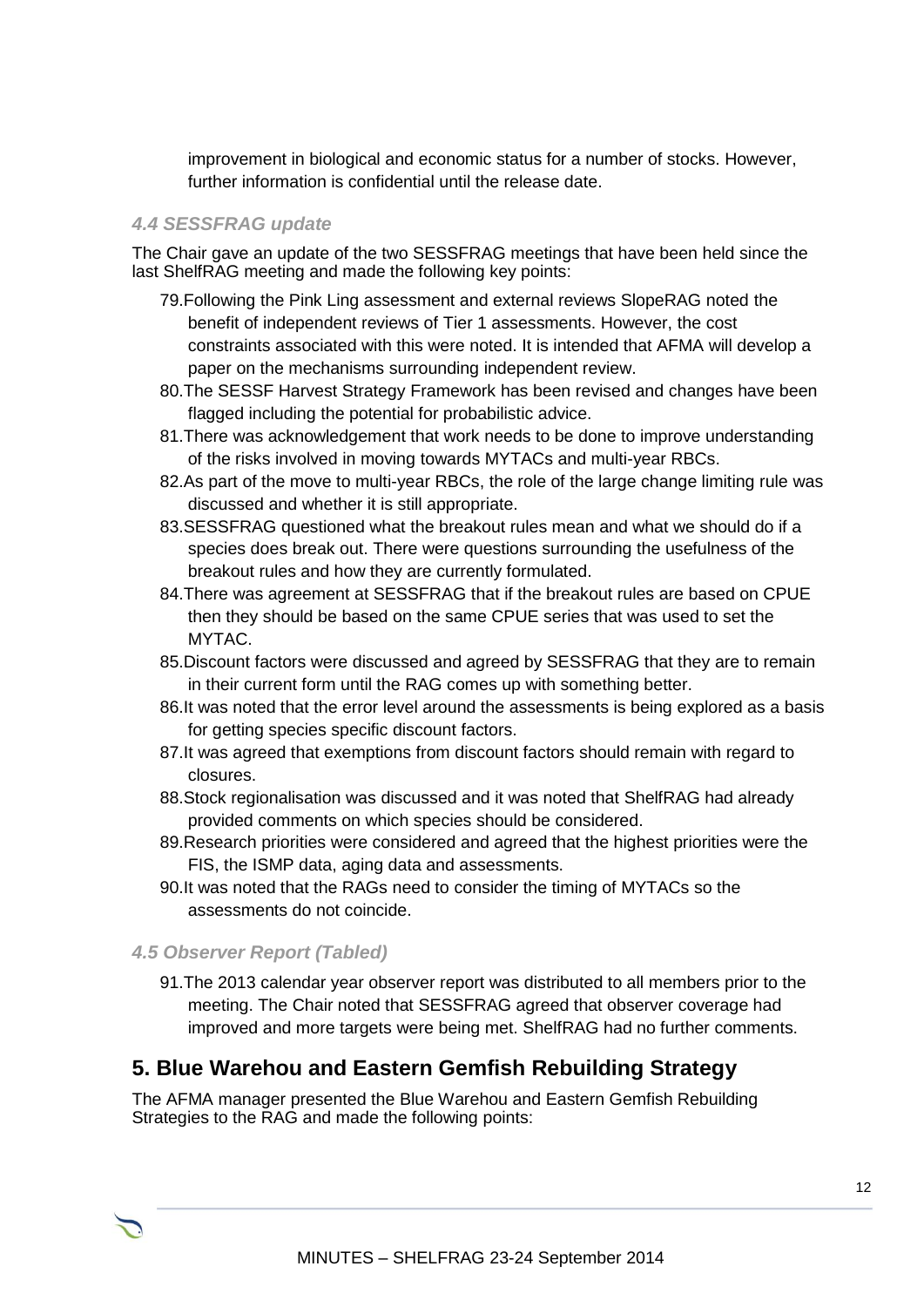- 92.Both Eastern Gemfish and Blue Warehou have rebuilding strategies which were developed in 2008 and are due to be reviewed every five years.
- 93.Eastern Gemfish is listed as conservation dependent but Blue Warehou is not.
- 94.Both strategies have been reviewed and draft revised strategies provided to the Department of Agriculture and the Department of the Environment for comment. The revised strategies will be distributed to the RAG for comment as well as for public consultation in the coming weeks.
- 95.A reporting table for the performance of the strategy against the objectives is included at the back of the document. AFMA are seeking advice from the RAG on this table.
- 96.To aid in representation CSIRO suggested including a graph showing the number of Blue Warehou shots greater than 250kg compared to previous years.
- 97.It was noted that the intention of the reporting table is to maintain the focus on what needs to be done and create conversation within the RAG.
- 98.The RAG agreed that it would be more time efficient for comments to be provided when the rebuilding strategies are distributed to the RAG rather than in this meeting.

#### **ACTION ITEM #3** – Marcus Finn

Marcus Finn to confirm that length frequencies of Blue Warehou have been received by a specific AFMA employee and entered into the AFMA database.

# **6. RAG RBC/TAC advice sought for Tier 3 and 4 species**

#### *6.1Blue Warehou (rebuilding paper attached for information)*

The RAG discussed Blue Warehou and made the following key points:

99.Currently, year to date, landings of Blue Warehou are 12 per cent of the TAC whereas for the same time last year, landings were 49 per cent of the TAC. Industry representatives mentioned that two particular boats which are likely to have caught approximately 45 per cent of the landings for this time last year have since left the fishery.

100.CSIRO noted that current discard estimates had not been received.

- 101.The RAG noted that given the importance of discard estimates, final advice for Blue Warehou will be delayed until the October ShelfRAG meeting.
- 102.Mr Boag questioned whether a targeting analysis would be undertaken for Blue Warehou and was concerned how the RAG would make an informed decision about the bycatch TAC for the species without a targeting analysis.
- 103.The Chair noted that updating the targeting analysis was apparently not included in the CSIRO workplan and that it was hoped that the combination of catch and discards would allow the RAG to make reasonable inferences about the level of targeting that has occurred.

#### **ACTION ITEM #4** – AFMA

AFMA to discuss with CSIRO as to whether a targeting analysis should be performed every year for Blue Warehou and whether it fits into the current contract.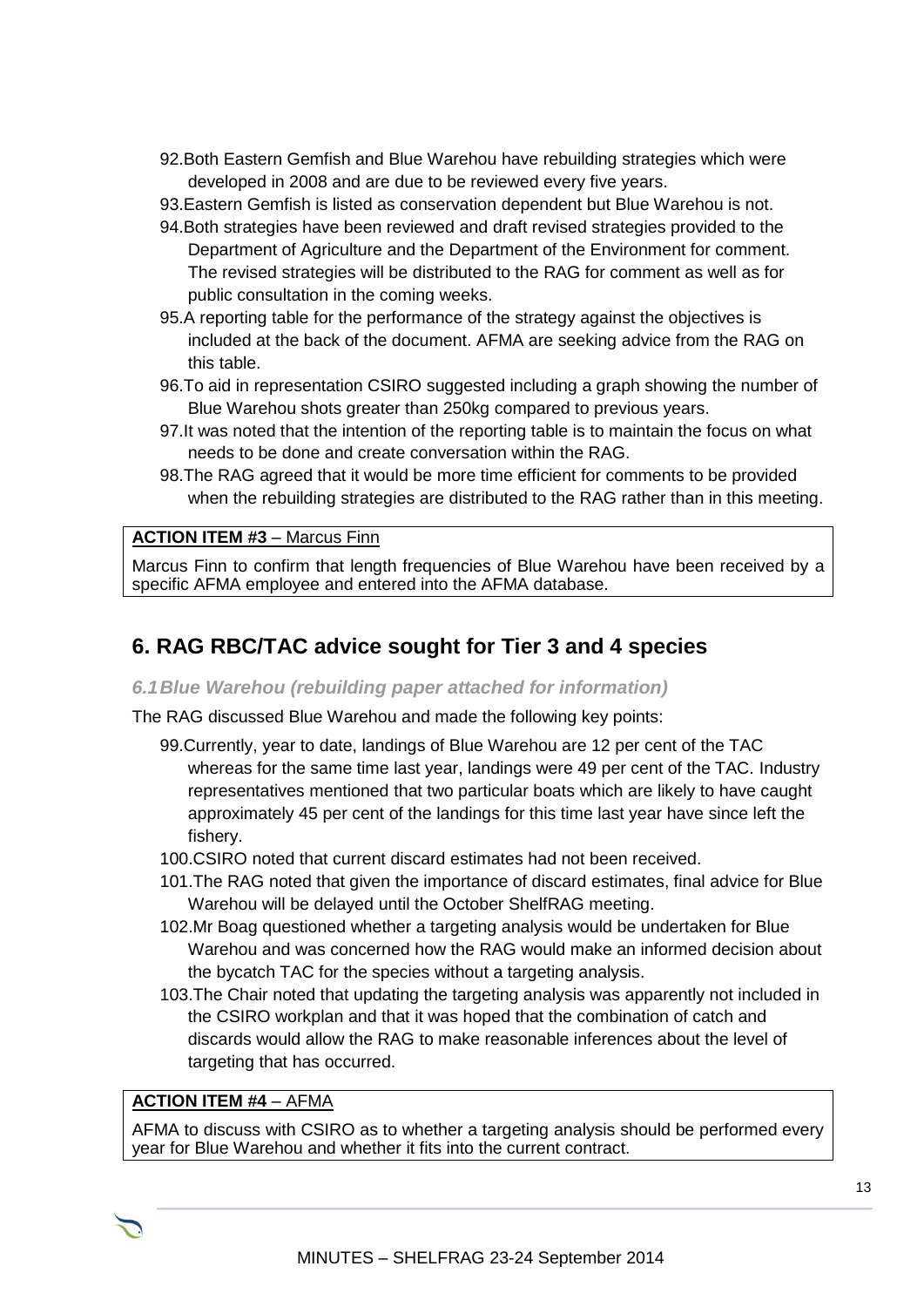#### *6.2 Mirror Dory*

- 104.It was noted that last year the RAG rejected the Tier 3 for Mirror Dory due to concerns around the representativeness of the size and age composition data. Consequently, the observer section made concerted effort to increase data collection for this species from the winter fishery.
- 105.Dr Robin Thomson presented data summaries for Mirror Dory East and Mirror Dory West. The following key points were presented to the RAG:

#### **Mirror Dory East**

- 106.TAC and landings graph is for all stocks (east and west combined).
- 107.A change in emphasis in the catch curve from younger fish to older fish in the Tier 3 caused the TAC for Mirror Dory East to decrease.
- 108.The 2014 data summaries show that landings and CPUE are not showing a lot of change but the catch depth increased slightly in 2013.
- 109.The port length frequencies show a bimodal distribution. It was suggested that this may represent recruitment.
- 110.The age frequency data shows that samples have not been taken since 2011.
- 111.The data is showing a good spread of samples.

#### **Mirror Dory West**

- 112.TAC and landings graph is for all stocks (east and west combined).
- 113.The 2014 data summaries show that CPUE is not showing a lot of change but depths are slightly shallower.
- 114.No discard estimates are showing for Mirror Dory west
- 115.The age frequency data shows that samples have not been taken since 2011.
- 116.The data is showing relatively good representativeness.

#### **ACTION ITEM #5** – **CSIRO**

CSIRO to plot available Mirror Dory and John Dory age composition data.

Dr Thomson presented the preliminary Tier 3 assessments for Mirror Dory. It was noted that:

- 117.The catch curve plot varied in steepness across the last couple of years based on the data provided. However, the only data that we currently have is catch curve plots and do not have a plot for age composition.
- 118.It was noted by the RAG that the new age data from the winter sampling has not shown up in the data yet as it would be collected during the winter of 2014.
- 119.The RAG agreed that due to this reason, the assessment will remain at Tier 4 and the Tier 3 will not be accepted.

Dr Haddon presented the preliminary Tier 4 assessment for Mirror Dory. It was noted that:

120.Only an approximate assessment could be developed because discard estimates were yet to be finalised and CSIRO had not yet received all the State data.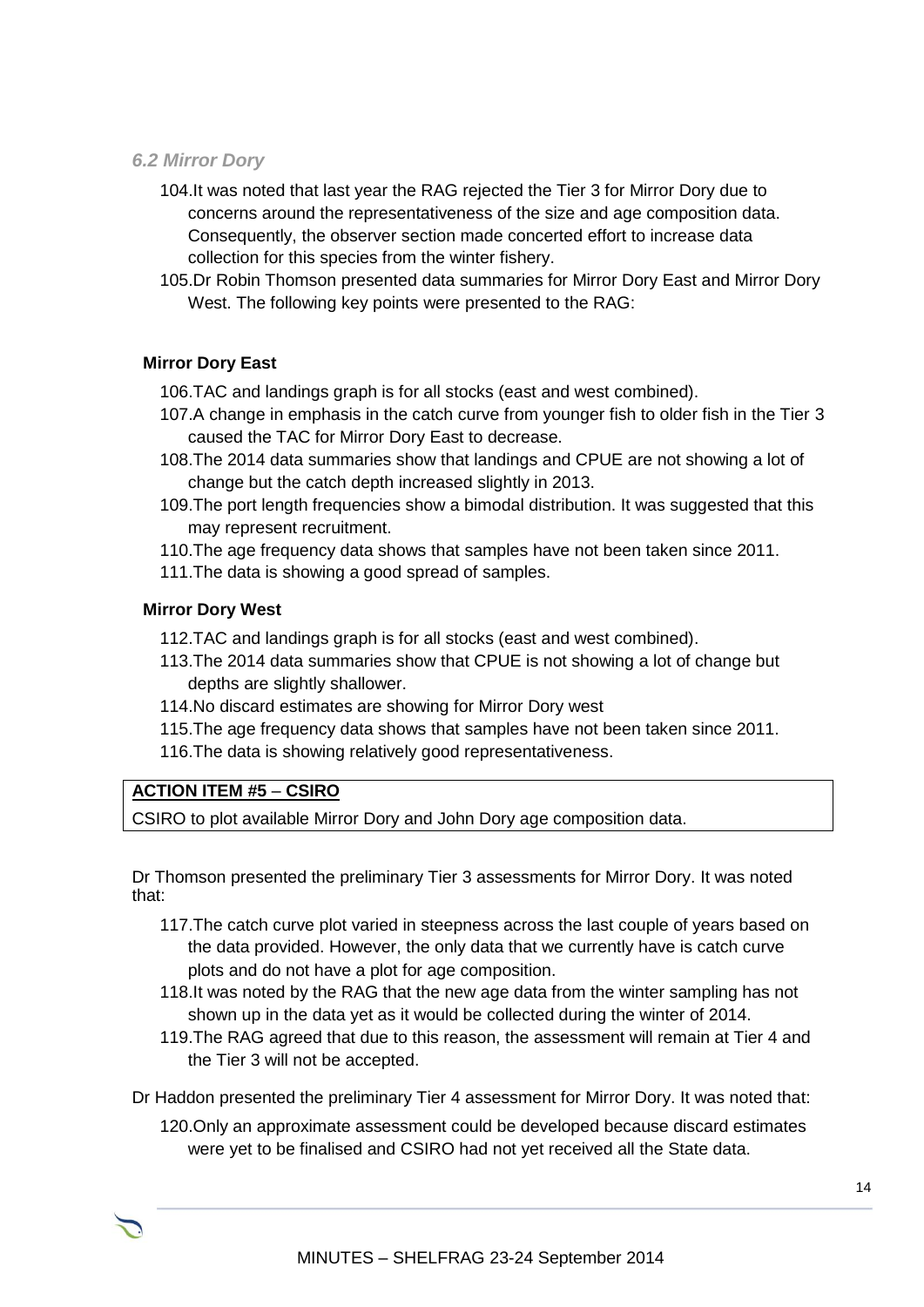- 121.Dr Haddon had used discard and state data from last year as an indication for this draft assessment.
- 122.Total removals were down slightly last year but catch rates were up slightly.
- 123.State data was minimal last year.
- 124.The draft assessment is representative of the whole of Mirror Dory and not split into East and West.
- 125.The RAG agreed that to be able to provide further advice, Mirror Dory data needs to be separated into East and West. Mirror Dory will be readdressed at the October meeting.

#### **ACTION ITEM #6 – Malcolm Haddon**

The RAG agreed that to be able to provide further advice, Mirror Dory data needs to be separated into East and West. Mirror Dory will be readdressed at the October meeting.

#### *6.3 John Dory*

Dr Robin Thomson presented the data summaries for John Dory. The following key points were made:

- 126.John Dory has been on a three year MYTAC and is due to be assessed this year.
- 127.The TAC, landings, CPUE and catch at depth have all remained relatively steady in recent years.
- 128.Zones and method are similar in previous years.
- 129.There are no discard estimates for 2013 yet and no new aging data.
- 130.There is only age data for 2010 and 2011 with smaller fish appearing in 2011.
- 131.NSW is highly under represented.
- 132.Based on port length frequency data and earlier age sampling, the RAG agreed to use a Tier 3 assessment again. CSIRO will update catches and will give a final version of the Tier 3 at the October meeting.

#### **ACTION ITEM #7 – CSIRO**

CSIRO to update John Dory catch data and present a Tier 3 assessment at the October meeting.

- 133.The Chair advised that it is expected that advice would also be given for another MYTAC.
- 134.Industry proposed to move to longer term MYTAC depending on the results from this year's assessment.
- 135.The RAG agreed that it is something that could be suggested depending on the results presented at the October meeting.

*6.4 School Whiting*

136.The RAG agreed that the School Whiting assessment should be deferred until the October meeting because state data has not yet been obtained.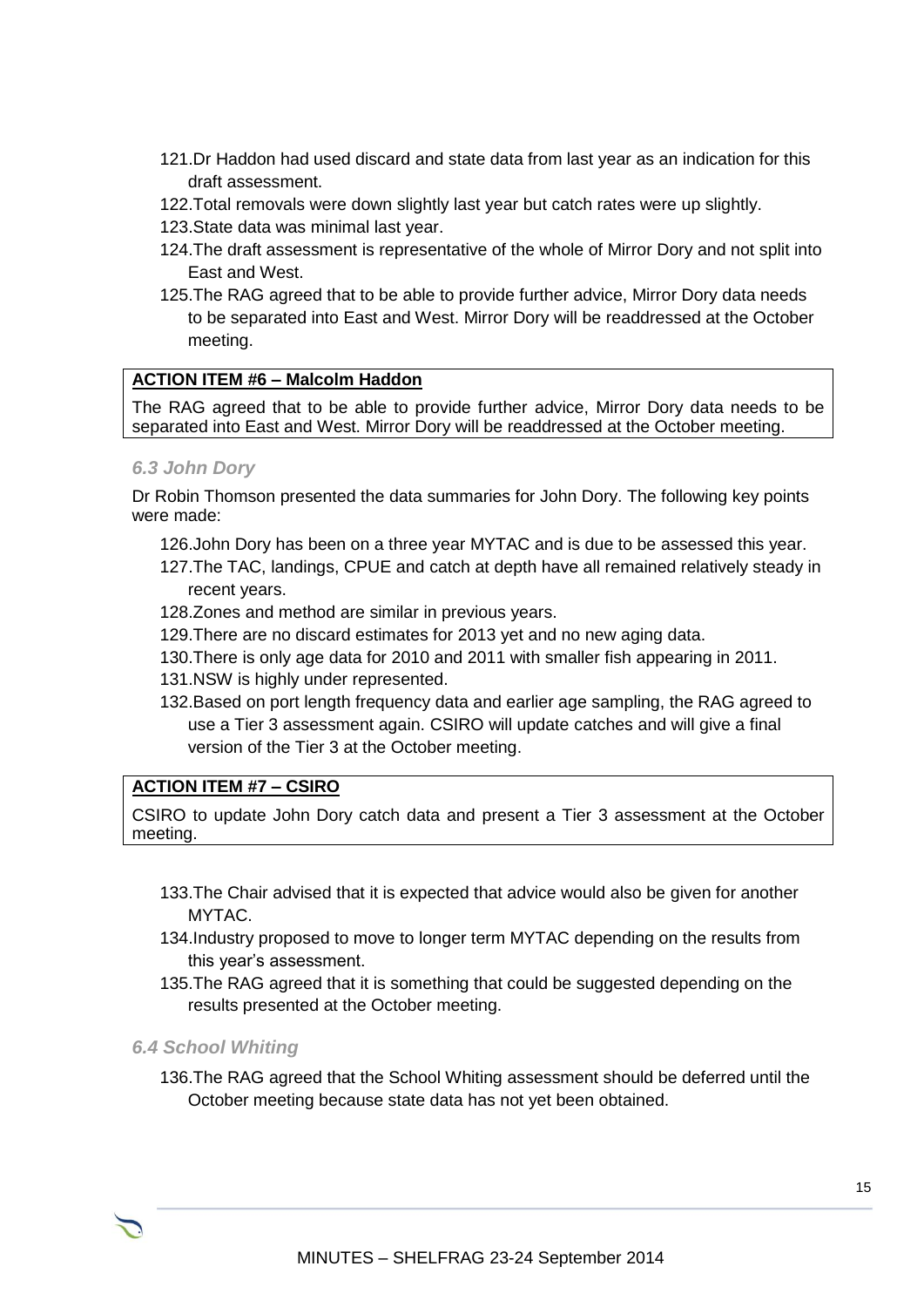#### **ACTION ITEM #8 – CSIRO**

CSIRO to update State catches and present a School Whiting assessment at the October meeting.

### **7. Summary of breakout species and resultant actions from SESSFRAG**

The AFMA Manager presented to the RAG a summary of breakout species addressed at SESSFRAG and the decisions reached for each species.

*7.1 Tiger Flathead*

137.This is the first year of a three year MYTAC.

138.A Tier 1 assessment is due in 2016.

139.The RAG noted that the latest CPUE point for trawl fitted within the 95 percent confidence interval however Danish seine CPUE was lower than the 95 percent CI. SESSFRAG recommended continuing with the current MYTAC and if Tiger Flathead CPUE breaks out next year, do the assessment a year early. The RAG agreed with this approach.

140.It was noted by industry that:

- a change in CPUE could be attributed to the management arrangements for Pink Ling which has caused industry to fish alternative grounds.
- trawl vessels avoided Tiger Flathead in 2013 due to increased quota lease prices.
- water temperatures decreased significantly in Eastern Bass Strait in 2013 which could attribute to decreased catch rates.

#### *7.2 Jackass Morwong*

- 141.NSW/Vic trawl CPUE has been declining and fell below the 95 per cent confidence interval.
- 142.Tasmania trawl CPUE is within the confidence interval. However, three years ago it was Tasmania trawl CPUE which broke out.
- 143.This species is due for reassessment next year.
- 144.SESSFRAG recommended that there is no requirement to bring the assessment forward as it will be done in 2015 for the 16/17 TAC setting process. The RAG agreed with this approach.

## **Agenda Item 8 – Eastern Gemfish**

#### *8.1 Report on recreational fishing of Eastern Gemfish*

The recreational fishing representative gave a presentation on recreational fishing for Eastern Gemfish. The following topics and key points were covered:

145.Daily combined bag and boat limit and individual possession limits apply to the recreational fishing sector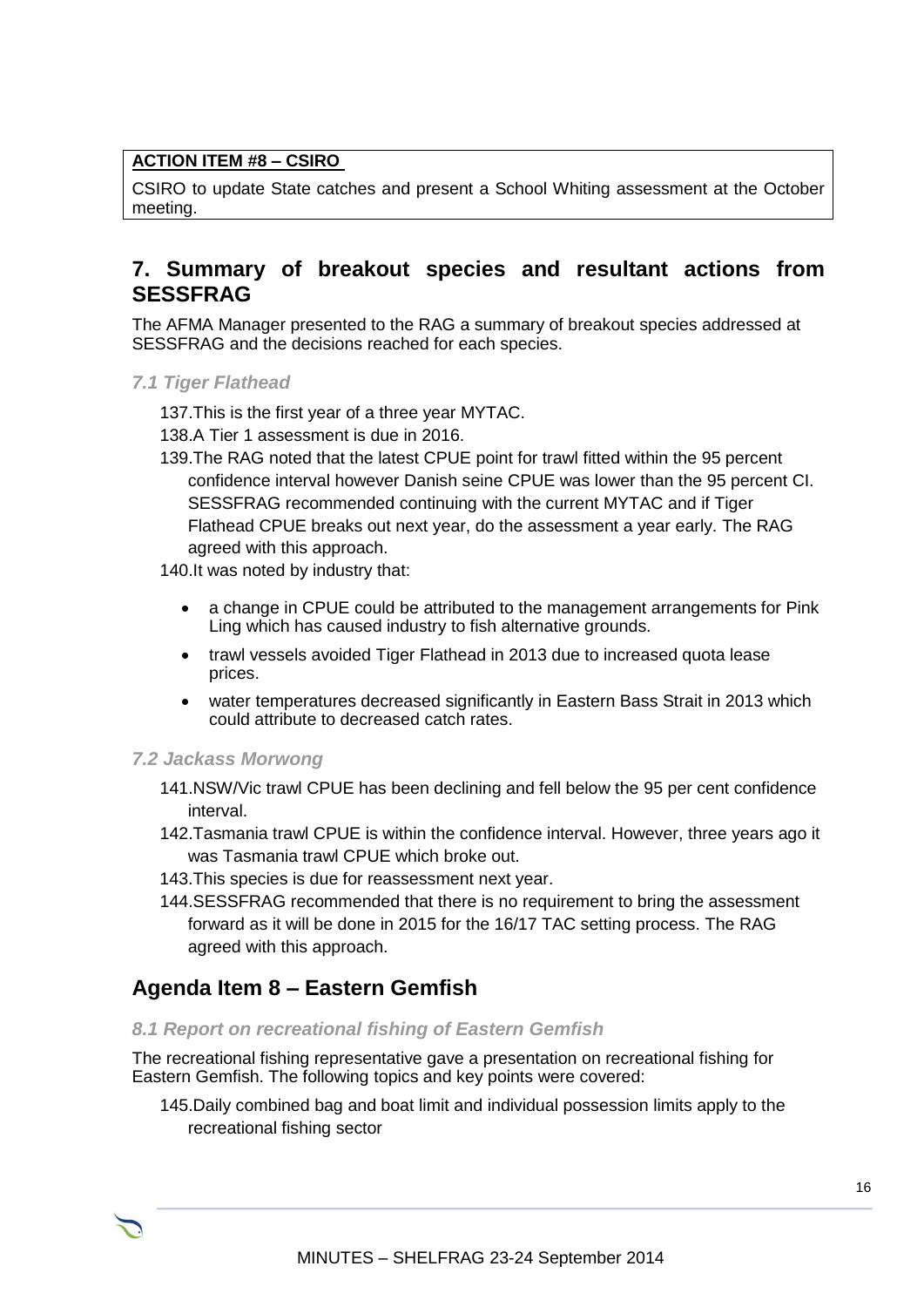146.Eastern Gemfish are not as much of an important species for the charter fishing sector in NSW due to operational issues.

147.The 2013/14 Recreation Fishing 12 month diary survey is currently underway

- Results are expected later this year.
- Involves analysis of approximately 2000-3000 diaries from the recreational and charter boat fisheries.
- It is anticipated that catch will be within 0 and 20 tonne.
- 148.The NSW Fisheries Scientific Committee proposed to list Eastern Gemfish as a vulnerable species in May 2014 under the NSW Fisheries Management Act 1994.
- 149.Issues surrounding recreational catches of Eastern Gemfish include predation from Mako Sharks and Blue Whalers as well as compliance from other recreational fishers.
- 150.Recreational fishers observe various environmental conditions to make an informed judgement as to where to fish and when such as weather, currents, sea surface temperature, chlorophyll levels. It was noted by Dr Haddon that this demonstrates the increased catchability and efficiency of recreational fishers compared to traditional fishing.
- 151.Tackle and boats used by recreational fishers.
- 152.Gemfish caught this year by recreational fishers have been in the 15-18kg range.
- 153.It was suggested that recreational fishers could assist government in data collection of Eastern Gemfish.
- 154.Mr Boag noted that according to the ISMP report, in 2013 we achieved 148 per cent of our target for length frequencies for Eastern Gemfish and 133 per cent of our target for otolith collections which is more data than planned.
- 155.The Chair noted a key problem for updating the assessment is that we no longer have a reliable index of abundance and unfortunately this is something that recreational fishers may not be able to assist with.

#### *8.2 Industry views on what is happening*

- 156.The AFMA Manager noted that the attention of the AFMA Commission has been focussed on Eastern Gemfish. It was noted that this season, Eastern Gemfish did not occur in commercial catches when they were expected to. However, Eastern Gemfish is being caught in recreational catches. The AFMA Manager invited industry members to share their thoughts on Eastern Gemfish.
- 157.Industry members mentioned to the RAG that they did not target Eastern Gemfish last season. However, it was noted that:
- in open areas outside the 700m line near Flinders Island, it was the first time industry had caught Eastern Gemfish at approximately 500 fathom.
- at approximately 80 fathom around Flinders Island, many juvenile Eastern Gemfish were sighted in the nets.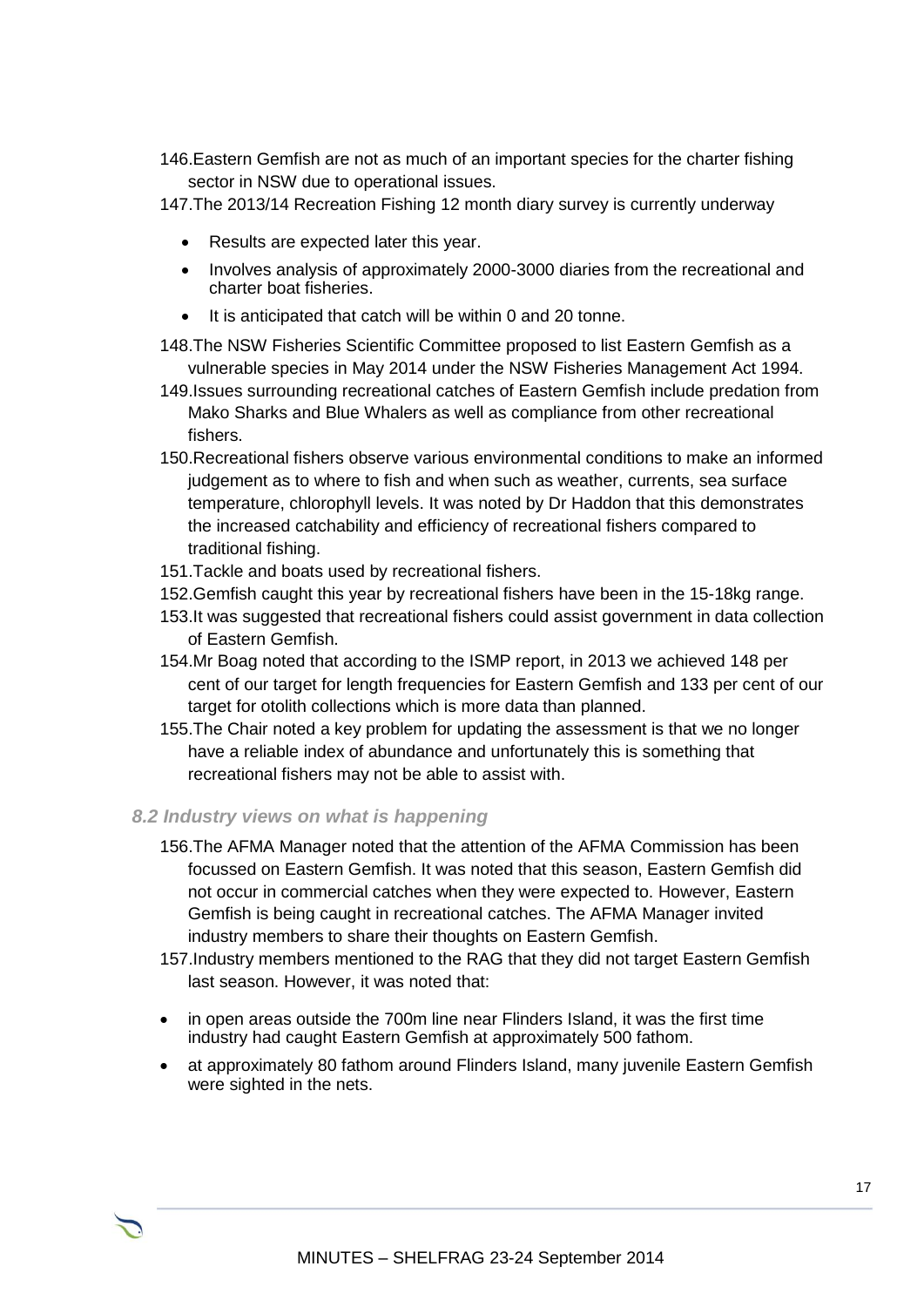#### *8.3 A report from AFMA Compliance Branch and 8.4 Rebuilding strategy presentation*

#### 158.The RAG ran out of time to address these agenda items.

#### *Agenda items 8.5 to 8.8*

159.It was noted that the RAG does not have an updated assessment for Eastern Gemfish. It was noted that this is something to bring up at the October meeting after the rebuilding strategy has been provided to the RAG for comment.

*ABARES participants left the room at 12.10pm*

## **Other business - Revision of FAP 12**

The AFMA Manager gave a summary of the revised FAP 12. The key points are highlighted below:

160.FAP 12 was updated in early 2014 to try and clarify relative roles and responsibilities between MACs and RAGs and how advice flows through the relevant committees. More specifically:

- The RAG is an advisory body not a decision making body.
- Advice from the RAG goes to the MAC, AFMA Management and the AFMA Commission directly.
- The RAG has a role in providing advice on strategic research priorities to the ARC.
- 161.It was noted that invited participants are obliged to adhere to the same requirements as members.
- 162.The main role of the RAG is to peer review scientific data and information and provide advice on fish stocks, non-target species and the marine environment. This advice needs to pursue AFMA's legislative objectives.
- 163.Where relevant the RAG should advise on maximising net economic return for the fishery.
- 164.Key outputs of the RAG are RBCs and where relevant, the RAG should consider alternative harvest strategy options and identify information gaps.
- 165.It was noted that the responsibilities for RAG members include:
	- Act with the best interests for the fishery as a whole rather than advocating for any particular organisation.
	- Act impartially and consider and base their decisions on the best available scientific information.
	- Advice provided should be relevant to management strategies.
	- Be prepared to observe confidentiality and act with tact with sensitive issues.
	- Act with integrity, care and diligence.

166.The Chair noted that participants should be aware that RAG conversations are confidential until the minutes have been made public.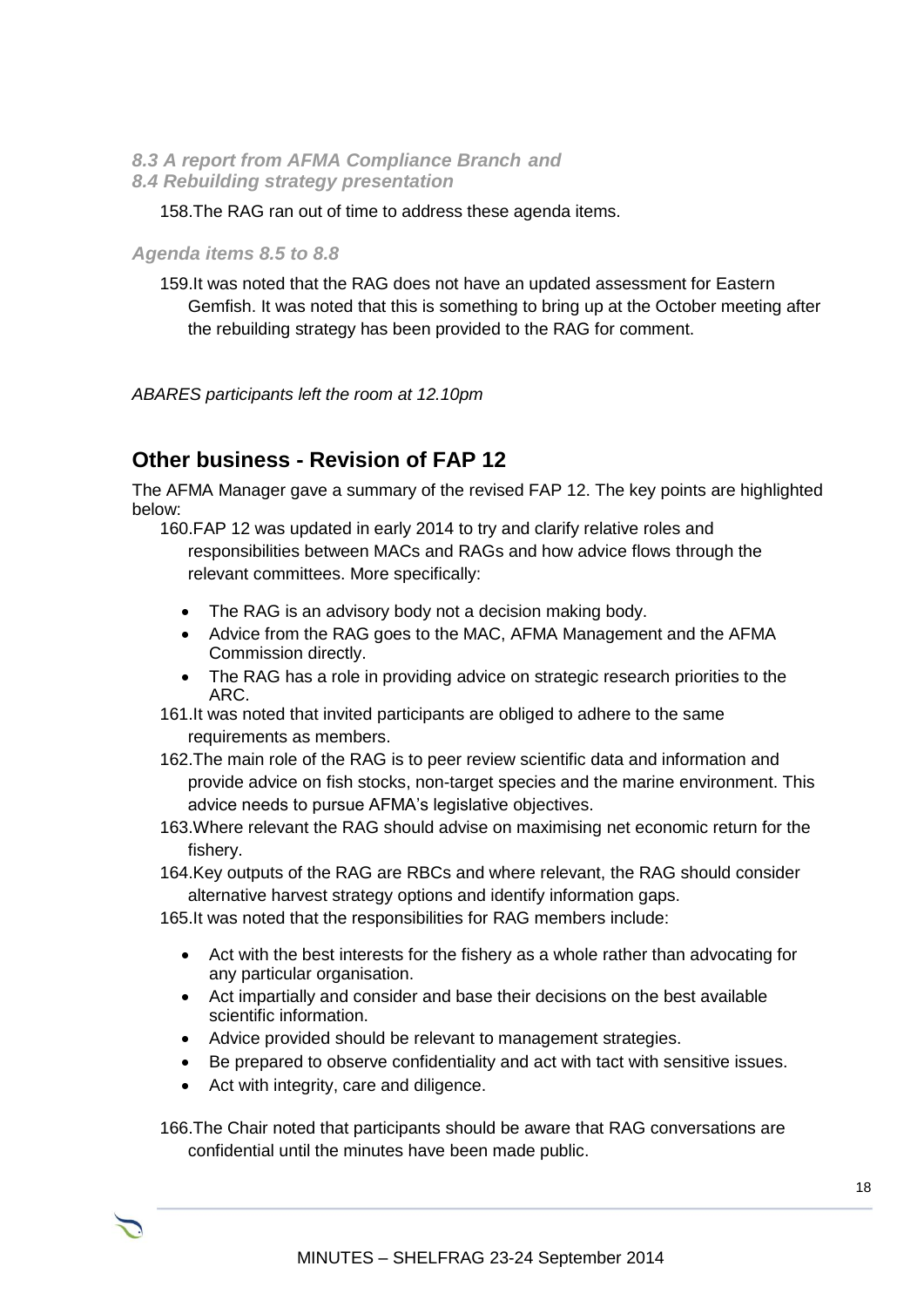167.It was noted that the main change reflected in the revised FAP 12 is that conflict of interest is not just pecuniary but other interests also.

168.The Chair encouraged members to read the revised document.

169.It was noted that there are specific requirements surrounding the membership of the RAG and an issue for this meeting is that we have not formally met our requirement of two scientific members. However, AFMA are undertaking the necessary processes to rectify this.

*Meeting closed at 12.00pm.*

*The Chair thanked all participants and closed the meeting, noting that we will finalise advice for all species at the next meeting.*

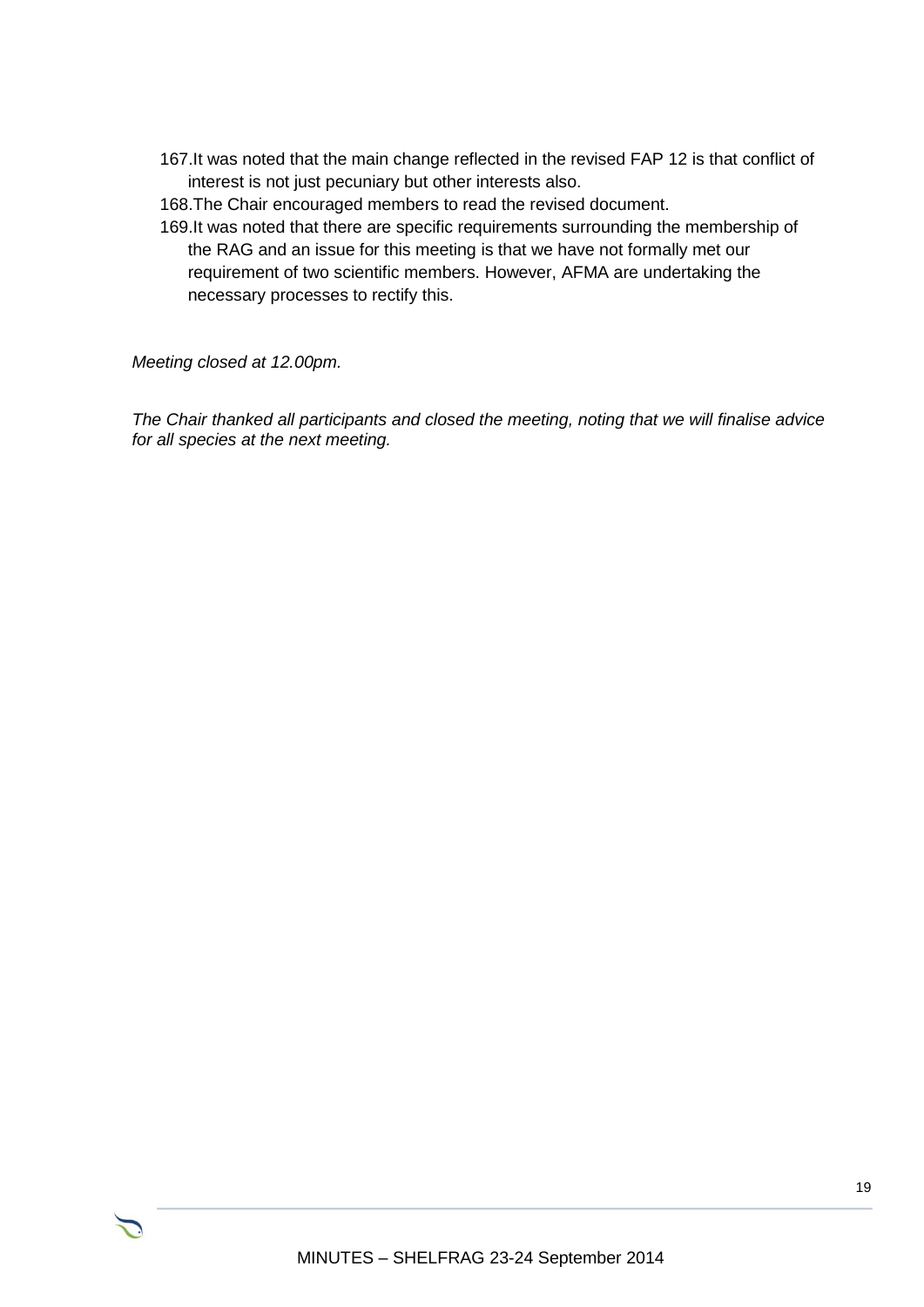# **Table 1: Uncompleted action items carried over from ShelfRAG November 2013**

| <b>No</b> | <b>Action item</b>                                                                                                                                                                                                                                                                       | <b>Action person</b>             | <b>Result</b>                                                                                                                                   |
|-----------|------------------------------------------------------------------------------------------------------------------------------------------------------------------------------------------------------------------------------------------------------------------------------------------|----------------------------------|-------------------------------------------------------------------------------------------------------------------------------------------------|
| 1.        | Liaise with ABARES to obtain price data<br>for use in the companion species work.                                                                                                                                                                                                        | <b>Neil Klaer</b>                | To be re-allocated to<br>Robin Thomson to<br>complete                                                                                           |
| 2.        | Ensure any change in coding of data is<br>communicated to the stock assessment<br>scientists.                                                                                                                                                                                            | <b>AFMA (via Marcus</b><br>Finn) | Ongoing action item                                                                                                                             |
| 5.        | Liaise with AFMA (George Day) to<br>determine when the Danish seine codend<br>mesh size was implemented and<br>investigate the selectivity change for any<br>significant difference in the Tiger Flathead<br>assessment. For consideration in the next<br>flathead assessment.           | Jemery Day                       | To be completed when<br>Tiger Flathead is due for<br>assessment.<br>Jemery Day to follow up<br>with Malcolm Haddon<br>and Simon Boag initially. |
| 7.        | Send AFMA the port sampling data table<br>(particularly for Nungurna) to flag the<br>issues with the AFMA observer section.                                                                                                                                                              | <b>Neil Klaer</b>                | To be re-allocated to<br>Judy Upston and follow<br>up as part of discard<br>work                                                                |
| 9.        | AFMA observer section to increase age<br>and length sampling of Mirror Dory in the<br>ISMP plan/quarterly report, particularly<br>from NSW over their winter spawning time.<br>The RAG recommended using a coring<br>device due to the difficulty in collecting<br>Mirror Dory otoliths. | <b>AFMA Observer</b><br>Section  | To be reviewed when<br>discussing mirror dory                                                                                                   |
| 12.       | Write a comment in the catch by gear<br>figure for Blue Warehou stating that gillnet<br>data is missing prior to 1997.                                                                                                                                                                   | <b>Neil Klaer</b>                | To be re-allocated to<br>Robin Thomson to<br>complete                                                                                           |
| 13.       | Add an Ocean Jacket tab to the catch<br>history spread sheet.                                                                                                                                                                                                                            | <b>Neil Klaer</b>                | To be re-allocated to<br>Robin Thomson to<br>complete                                                                                           |
| 14.       | Request the final stock assessments for<br>the Southern and Eastern Scalefish and<br>Shark Fishery from Geoff Tuck for<br>publication on the AFMA website.                                                                                                                               | <b>AFMA</b>                      | <b>Stock assessments</b><br>received from Geoff and<br>to go up on the AFMA<br>website when the new<br>website goes live.                       |